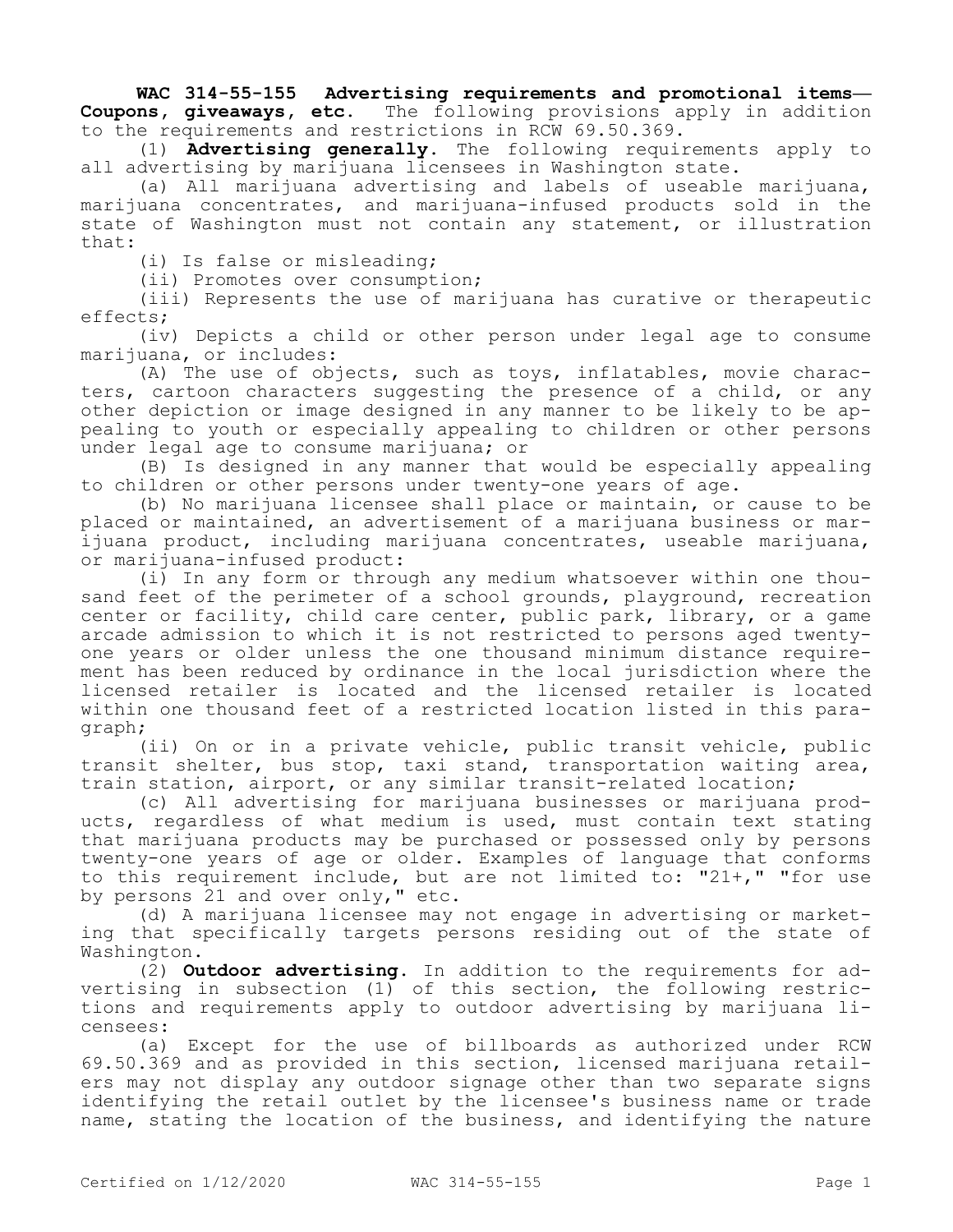of the business. Both signs must be affixed to a building or permanent structure and each sign is limited to sixteen hundred square inches.

(i) All text on outdoor signs, including billboards, is limited to text that identifies the retail outlet by the licensee's business or trade name, states the location of the business, and identifies the type or nature of the business.

(ii) No outdoor advertising signs, including billboards, may contain depictions of marijuana plants or marijuana products. Logos or artwork that do not contain depictions of marijuana plants or marijuana products as defined in this section are permissible.

(A) A depiction of a marijuana plant means an image or visual representation of a cannabis leaf, plant, or the likeness thereof that explicitly suggests or represents a cannabis leaf or plant.

(B) A depiction of a marijuana product means an image or visual representation of useable marijuana, marijuana-infused products, or marijuana concentrates, or an image that indicates the presence of a product, such as smoke, etc.

(iii) Stating the location of the business may include information such as the physical address or location, directional information, website address, email address, or phone number of the licensed business.

(iv) Identifying the nature of the business may include information related to the operation of the business, what the business is engaged in, or the goods the business offers for sale.

(v) Double-sided signs or signs with text visible on opposite sides are permissible and count as a single sign so long as the sign is contained in or affixed to a single structure.

(b) No marijuana licensee may use or employ a commercial mascot outside of, and in proximity to, a licensed marijuana business.

(c) Outdoor advertising is prohibited on signs and placards in arenas, stadiums, shopping malls, fairs that receive state allocations, farmers markets, and video game arcades, whether any of the foregoing are open air or enclosed, but not including any such sign or placard located at an adult only facility.

(d) The restrictions in this section and RCW 69.50.369 do not apply to outdoor advertisements at the site of an event to be held at an adult only facility that is placed at such site during the period the facility or enclosed area constitutes an adult only facility, but must not be placed there more than fourteen days before the event, and that does not advertise any marijuana product other than by using a brand name, such as the business or trade name or the product brand, to identify the event. Advertising at adult only facilities must not be visible from outside the adult only facility.

(e) A sign affixed to the licensed premises or in the window of a licensed premises indicating the location is open for business, closed for business, the hours of operation, that the licensed location has an ATM inside, or other similar informational signs not related to the products or services of the marijuana business are not considered advertising for the purposes of this section.

(f) "Adopt-a-Highway" signs erected by the Washington state department of transportation under a current valid sponsorship with the department of transportation are not considered advertising for the purposes of this section.

(3) Advertising placed on windows within the premises of a licensed marijuana retail store facing outward must meet the requirements for outdoor advertising as provided in RCW 69.50.369 and this section.